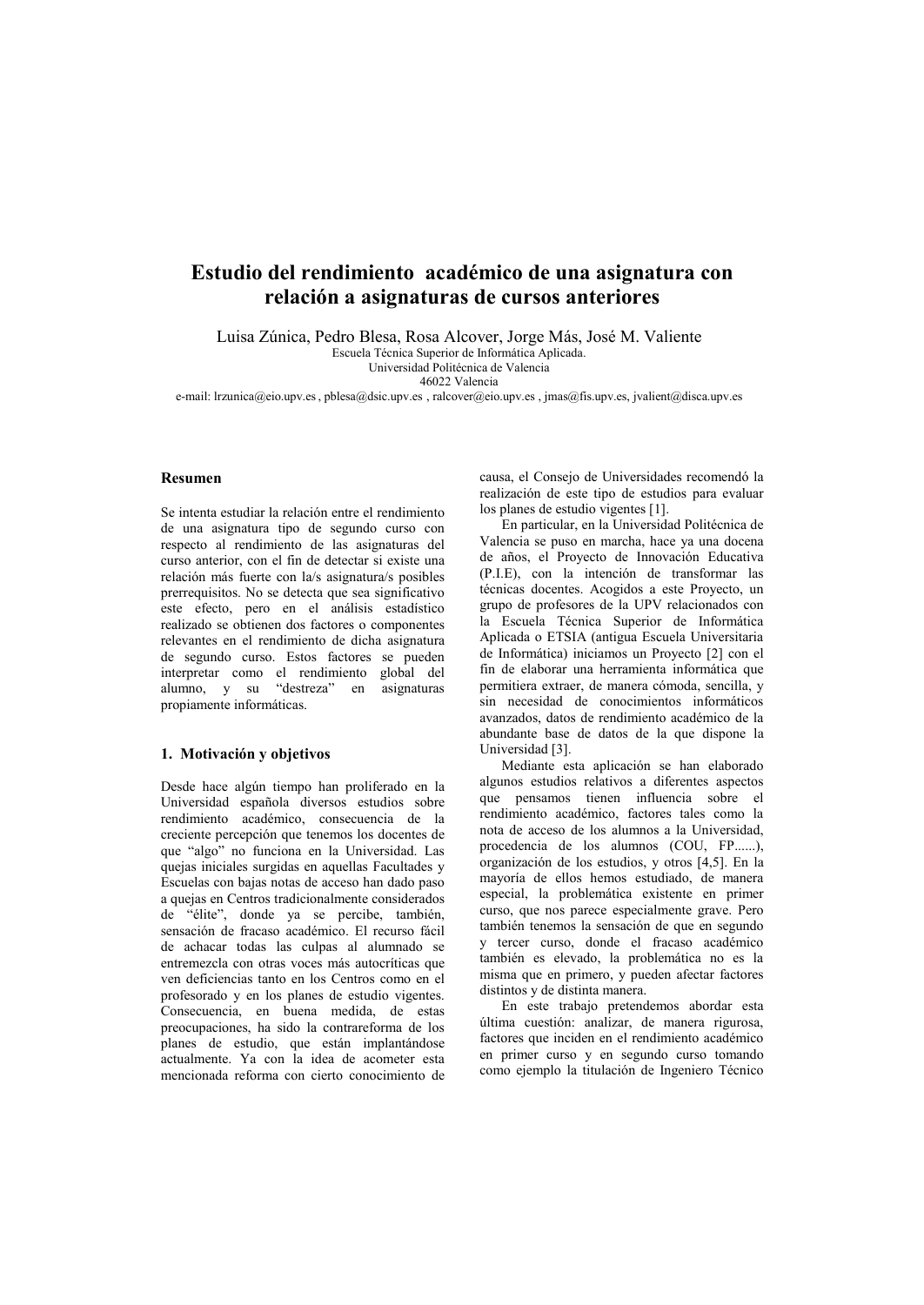en Informática de Sistemas en la E.T.S. de Informática Aplicada de la UPV.

# 2 Estudio realizado

El primer problema que se presenta al intentar hacer estudios de rendimiento académico es el de definir de forma clara qué es el rendimiento académico. En este sentido, y a partir de otros estudios sobre la cuestión [6], definimos el rendimiento académico de un alumno en una asignatura en un curso como un parámetro comprendido entre 0 y 100 en el que se tiene en cuenta la calificación obtenida, la convocatoria en la que se aprobó la asignatura, y los años transcurridos desde la primera matriculación del alumno en la asignatura, según la fórmula:

$$
R_{ij} = \frac{0.4^{n_{ij}-1}k_{ij}C_j}{C_i} * 40
$$

donde R<sub>ii</sub> es el rendimiento del alumno i en la asignatura j, n<sub>ij</sub> es el año en el que el alumno i aprobó la asignatura j (referido al año en el que el alumno se matriculó en la asignatura i por primera vez), C<sub>i</sub> es el número total de créditos de la asignatura j y  $k_{ii}$  es un coeficiente que depende tanto de la calificación obtenida por el alumno i en la asignatura j, como de la convocatoria en la que se aprobó, pudiendo tomar los valores siguientes:

| Calificación | Convocat. | Convocat.      |  |
|--------------|-----------|----------------|--|
|              | Ordinaria | Extraordinaria |  |
| <5           |           |                |  |
| $\geq$ 5 v   |           |                |  |
| >7           |           |                |  |
|              |           |                |  |

A partir de esta definición, se pueden definir rendimientos referidos a distintos ámbitos; para este estudio hemos utilizado el rendimiento de una asignatura j durante un período de tiempo P, entendido como la suma de los rendimientos, en la asignatura j, de todos los alumnos que durante el período P estuvieron matriculados en dicha asignatura:

$$
R_j(P) = \frac{\sum_{i \in j(P)} 0.4^{n_{ij} - 1} k_{ij}}{\sum_{i \in j(P)} i} * 40
$$

El segundo problema que se nos presenta para llevar a cabo el estudio pretendido, es el de definir de forma clara la población a estudiar. En el caso de estudios sobre primer curso es generalizada la técnica de elegir una cohorte de alumnos que ingresan en una titulación un curso determinado. Pero el hacer un estudio sobre segundo curso plantea el problema de definir quiénes son alumnos de segundo curso, máxime en un Centro donde no existen incompatibilidades de matrícula entre asignaturas, y es común que muchos alumnos cursen, de forma simultánea, asignaturas de varios cursos

Por ello, el procedimiento seguido fue el siguiente:

- Elegimos una asignatura de segundo curso (primer cuatrimestre) que, a nuestro juicio, fuera representativa en cuanto a resultados académicos; dicha asignatura fue Tecnología  $d\rho$ Computadores (TCO)
- Seleccionamos todos aquellos alumnos que durante el curso 2000-2001 estuvieron matriculados en dicha<br>asignatura, calculando el rendimiento obtenido por cada alumno en dicho curso
- Buscamos, en los cinco cursos anteriores al 2000-2001, para cada uno de los alumnos señalados el rendimiento obtenido en cada una de las asignaturas de primer curso (0 en caso de que la asignatura no hubiera sido aprobada, o su valor en caso contrario).
- Hicimos un estudio estadístico de toda la información obtenida.

Durante el curso 2000-2001 hubo matriculados en la asignatura TCO 295 alumnos. Al consultar las calificaciones obtenidas por dichos alumnos en las asignaturas de primer curso a 110 de estos alumnos les faltaban algunos datos, por lo que no pudieron ser incluidos en el análisis. Así pues, los alumnos estudiados fueron un total de 185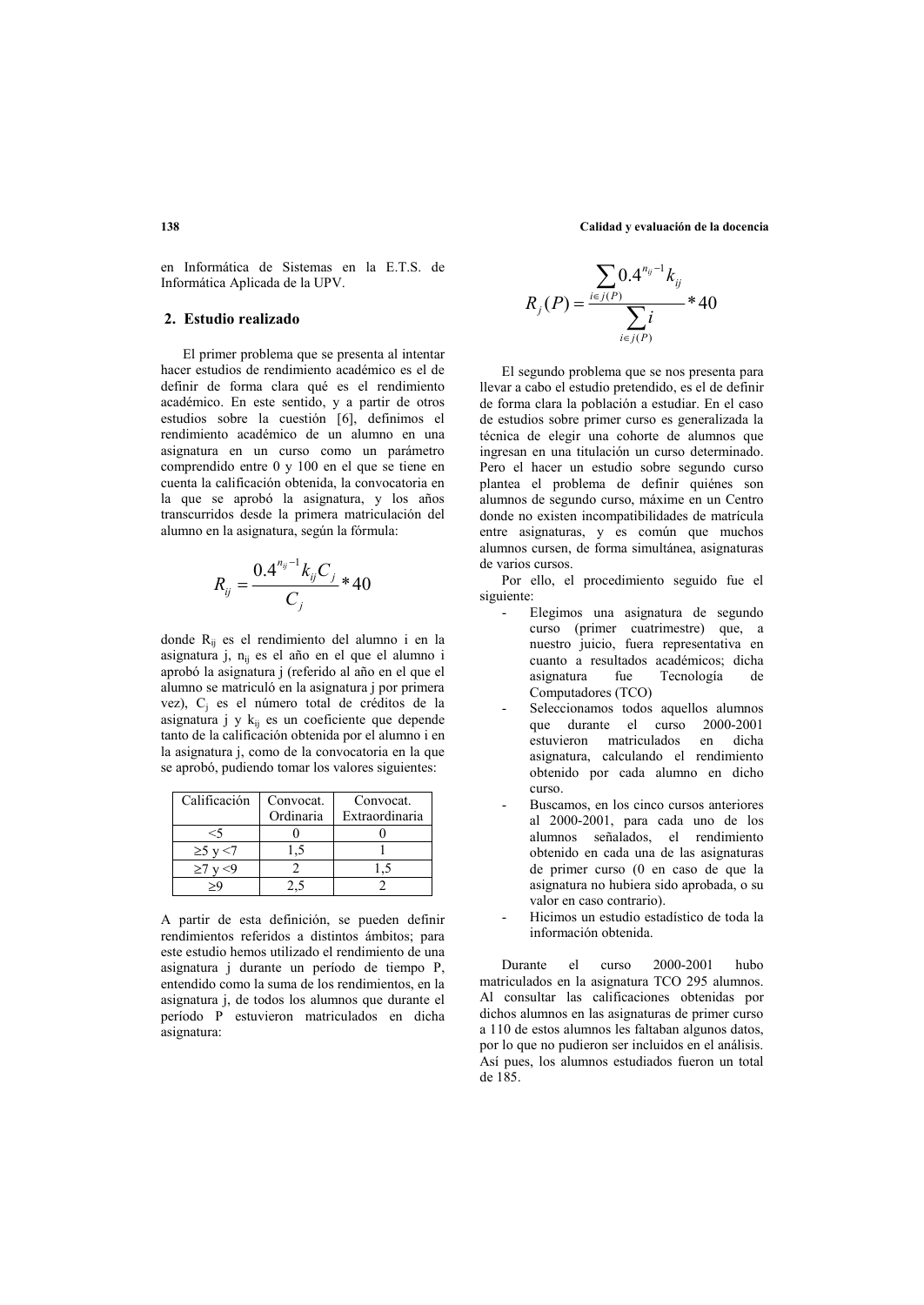### IX Jornadas de Enseñanza Universitaria de la Informática

## 3. Análisis Estadístico

En principio, un primer análisis que podría responder a nuestro objetivo consistiría en plantear directamente un modelo de regresión lineal múltiple que ligara el rendimiento obtenido por los alumnos en la asignatura Tecnología de Computadores (RTCO) con los correspondientes a la totalidad de las asignaturas de primer curso (variables explicativas). Sin embargo, este análisis presenta el problema de que las variables explicativas están muy relacionadas entre sí (por ejemplo, los alumnos buenos en general obtienen buenos rendimientos en la mayor parte de las asignaturas). En estas situaciones puede resultar estadísticamente imposible diferenciar a partir de los datos los efectos de las diferentes variables. pudiendo incluso resultar que ninguna de ellas aparezca como estadísticamente significativa, pese a que su efecto conjunto sí que lo es claramente.

En consecuencia, se ha optado por plantear, en primer lugar, un análisis de componentes principales (ACP) sobre las doce variables correspondientes a los rendimientos de las asignaturas de primer curso [7,8]. El objetivo de este primer análisis es el de condensar o resumir la información contenida en estas 12 variables en un conjunto reducido de nuevas variables, no observables directamente e incorrelacionadas entre sí. A estas nuevas variables se les denomina componentes. Una vez obtenidas estas componentes, se ha planteado un modelo de regresión tomando RTCO como variable dependiente y las nuevas variables (componentes), obtenidas en el análisis previo, como variables explicativas o independientes.

Para el análisis de datos se ha utilizado el programa Statgraphics. La siguiente tabla, en donde cada componente se identifica en la primera columna por su "Factor Number", muestra los resultados del ACP, apreciándose (en la cuarta columna) que las cinco primeras componentes explican el 70.464% de la variabilidad total generada por los rendimientos en los alumnos de las doce asignaturas de primer curso. Se puede observar como las tres primeras componentes son las más relevantes, y las únicas para las que los valores propios asociados son mayores que 1.

Factor Analysis

| Factor |                                       |        | Percent of Cumulative |
|--------|---------------------------------------|--------|-----------------------|
|        | Number Eigenvalue Variance Percentage |        |                       |
| 1.     | 3,79314                               | 31,610 | 31,610                |
| 2      | 1,87026                               | 15,586 | 47,195                |
| 3      | 1,03054                               | 8,588  | 55,783                |
| 4      | 0,930574                              | 7,755  | 63,538                |
| 5      | 0,831145                              | 6,926  | 70,464                |
| 6      | 0,747084                              | 6,226  | 76,690                |
| 7      | 0,656801                              | 5,473  | 82,163                |
| 8      | 0,575508                              | 4,796  | 86,959                |
| 9      | 0,502572                              | 4,188  | 91,147                |
| 10     | 0,431711                              | 3,598  | 94,744                |
| 11     | 0,371239                              | 3,094  | 97,838                |
| 12     | 0,259428                              | 2,162  | 100,000               |
|        |                                       |        |                       |

En la tabla siguiente se recogen las correlaciones de las doce variables estudiadas (que corresponden a los rendimientos de las doce asignaturas, y se indican en la primera columna, así, RALG es Álgebra) con los cinco factores, o componentes obtenidos:

|      | Factor 1     | Factor <sub>2</sub> | Factor 3               |
|------|--------------|---------------------|------------------------|
| RAD1 | 0,6257       | $-0,60099$          | ---------<br>0,0005748 |
| RAD2 | 0,461046     | $-0,42729$          | $-0,022731$            |
| RALG | 0,608918     | 0,299588            | $-0,229924$            |
| RAM1 | 0,672737     | 0,433403            | 0,0829508              |
| RAM2 | 0,518438     | 0,615221            | 0,0705987              |
| REC1 | 0,654986     | $-0,15231$          | $-0,106565$            |
| RES1 | 0,64444      | 0,3198              | $-0,101065$            |
| RFCO | 0,532464     | $-0,3688$           | 0,0060651              |
| RFFI | 0,544929     | 0,080442            | 0,0367246              |
| RINT | 0,110721     | 0,040769            | 0,966623               |
| RIPR | 0,502559     | $-0,60229$          | 0,083306               |
| RMAD | 0,638234     | 0,195028            | 0,0321449              |
|      | Factor 4     | Factor 5            |                        |
|      |              |                     |                        |
| RAD1 | 0,025003     | $-0,130839$         |                        |
| RAD2 | 0,561262     | $-0,025720$         |                        |
| RALG | $-0,021365$  | 0,453123            |                        |
| RAM1 | $-0,150341$  | $-0,146342$         |                        |
| RAM2 | $-0,0059330$ | $-0,181611$         |                        |
| REC1 | $-0,172309$  | $-0, 239751$        |                        |
| RES1 | 0,0458893    | $-0,395488$         |                        |
| RFCO | $-0,415436$  | 0,413077            |                        |
| RFFI | 0,581528     | 0,24955             |                        |
| RINT | 0,0078179    | 0,0621313           |                        |
| RIPR | $-0,186428$  | $-0, 200165$        |                        |
| RMAD | $-0,120271$  | 0,25084             |                        |

A partir de la tabla anterior se puede observar que para la primera componente todos los coeficientes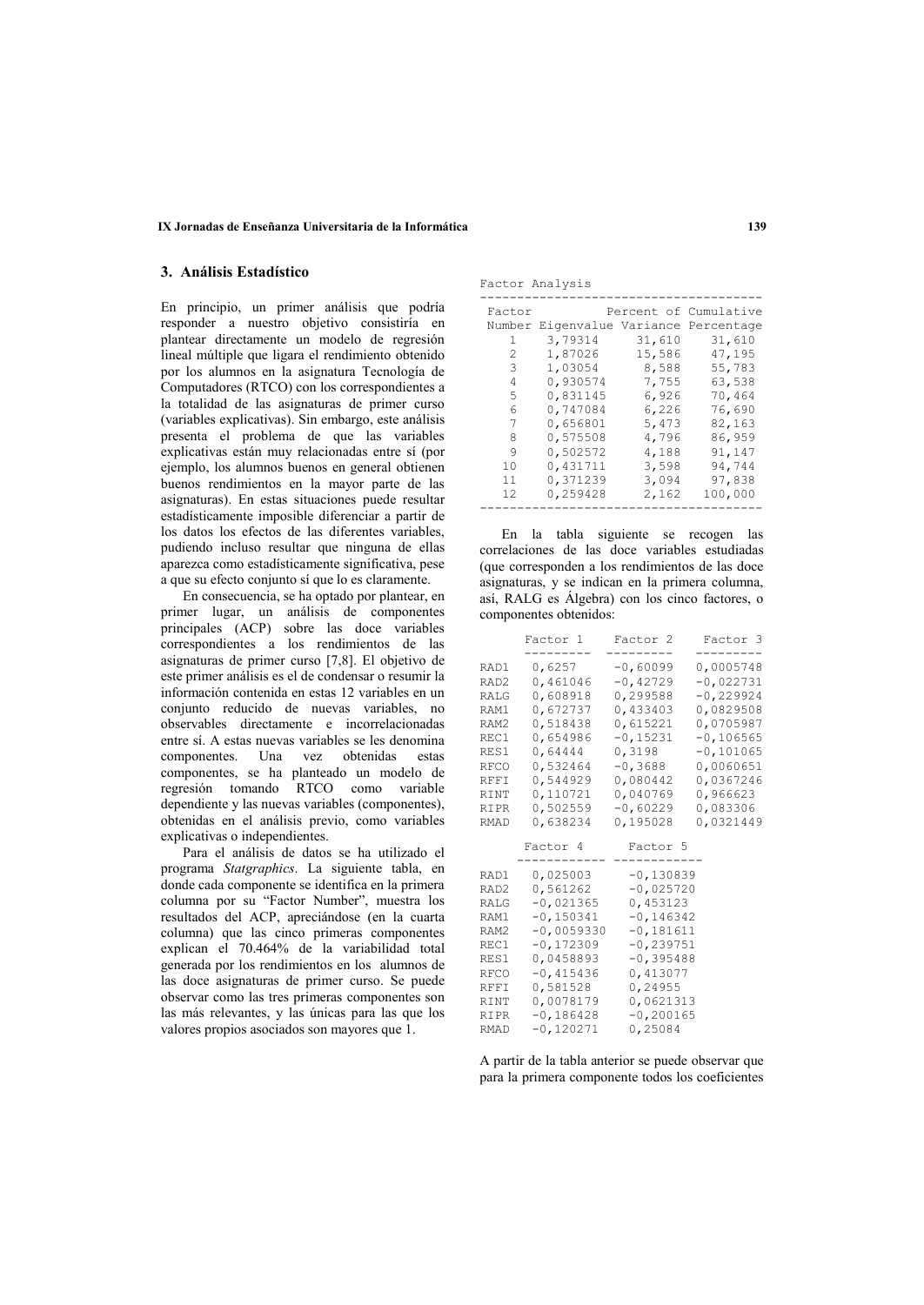# de las diferentes asignaturas son positivos y del mismo orden de magnitud (en torno a  $0.5-0.6$ ), salvo el coeficiente de la asignatura Inglés

Técnico (RINT) que es del orden de 0.11. Esta primera componente o factor estaría indicando que los alumnos que son buenos estudiantes obtienen en general buenos rendimientos en todas las asignaturas. Por sus características especiales la asignatura Inglés Técnico (INT) se diferencia de las demás puesto que los alumnos pueden llegar a la ETSIA con diferentes niveles de inglés. y esto no está necesariamente relacionado con lo buen o mal estudiante que pueda ser un alumno.

Respecto a la segunda componente o factor, se observan coeficientes tanto positivos como negativos. Si nos fijamos en aquellos cuyo valor absoluto es mayor (RIPR, RAD1, RAD2, RFCO, RAM1, RAM2, RES1) pueden diferenciarse, para un mismo nivel promedio global recogido por el primer factor, dos grupos de estudiantes: aquellos que presentan en primer curso cierta destreza en las asignaturas relacionadas con la programación y materias propias de la Informática (Introducción a la Programación, Algoritmos y Estructuras de Datos 1 y 2, Fundamentos de Computadores) y aquellos alumnos que la presentan en las asignaturas más relacionadas con las matemáticas como pueden ser Análisis Matemático 1 y 2 y Estadística 1. Opinamos que el primer grupo de alumnos puede proceder de FP2 mientras que el segundo puede proceder de COU, aunque habría que hacer otros estudios para comprobar esta afirmación.

La tercera componente pone de manifiesto la diferencia entre el rendimiento en la asignatura Inglés Técnico (con un coeficiente de 0.97) y el del resto de las asignaturas de primer curso, con coeficientes marcadamente inferiores.

A efectos de claridad y con el fin de mostrar gráficamente las afirmaciones anteriores, en la figura 1 se han representado las correlaciones de las doce variables estudiadas con las dos primeras componentes o factores.

Nótese como, respecto a la primera componente, todos los puntos representados se sitúan a la derecha (correlaciones positivas). La segunda componente está diferenciando propiamente rendimientos en asignaturas informáticas (correlaciones negativas) de aquellos obtenidos en asignaturas más matemáticas (correlaciones positivas), quedando el rendimiento

de la asignatura Inglés Técnico en una situación intermedia.

Calidad y evaluación de la docencia



Gráfico de las correlaciones de las doce Figura 1. variables con las dos primeras componentes

I Ina vez obtenidas las componentes principales el siguiente paso ha consistido en plantear un modelo de regresión que permita analizar el efecto de éstas sobre el promedio del rendimiento en la asignatura de segundo curso TCO. El modelo es el siguiente:  $E(RTCO) = \beta_0 +$  $\beta_1$ \*FACTOR1+ $\beta_2$ \*FACTOR2+ $\beta_3$ \*FACTOR3+  $\beta_4$  $*FACTOR4+$  $\beta_5$ \*FACTOR5. donde  $\log$ parámetros  $\beta_i$  recogen y cuantifican el efecto de las componentes (FACTOR;) sobre el rendimiento medio en TCO. La siguiente tabla recoge los resultados de este análisis de regresión:

Multiple Regression Analysis

| Dependent variable: RTCO                                        |                                                       |                                              |                                                 |                                                          |
|-----------------------------------------------------------------|-------------------------------------------------------|----------------------------------------------|-------------------------------------------------|----------------------------------------------------------|
| Parameter Estimate Error Statist. P-Value                       |                                                       | Standard                                     | T                                               |                                                          |
| CONSTANT<br>FACTOR1<br>FACTOR2<br>FACTOR3<br>FACTOR4<br>FACTOR5 | 13,46<br>1,467<br>$-2,319$<br>0.113<br>0.923<br>1,932 | 1,36<br>0.36<br>0.73<br>1,32<br>1,46<br>1,64 | 9,92<br>4,09<br>$-3,19$<br>0.08<br>0.63<br>1,18 | 0.0000<br>0.0001<br>0.0017<br>0,9317<br>0.5285<br>0,2394 |
|                                                                 |                                                       |                                              |                                                 |                                                          |

 $R$ -squared = 13,6246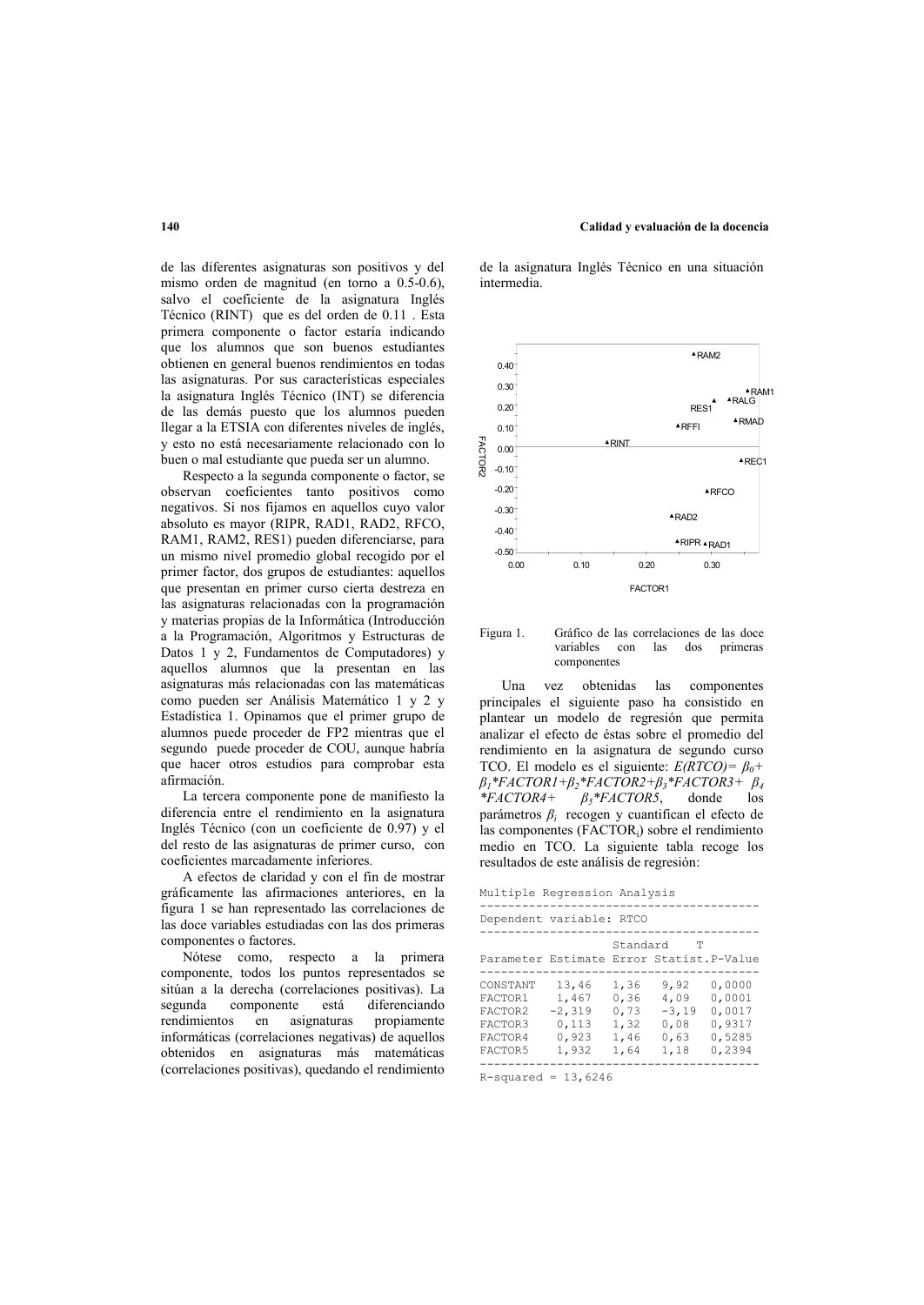### IX Jornadas de Enseñanza Universitaria de la Informática

En el análisis se observa que únicamente las  $d$ os primeras componentes resultan estadísticamente significativas (valores en la columna P-value inferiores a 0.05). Además la estimación de los coeficientes de las dos primeras componentes (columna *Estimate*) presenta signos contrarios. Respecto al efecto de la primera componente, el signo positivo obtenido implica la conclusión, bastante esperable por cierto, de que los alumnos que al ser buenos estudiantes obtienen buenos rendimientos en primer curso también obtienen buenos rendimientos en la asignatura TCO de 2º curso.

En cuanto al efecto de la segunda componente el signo negativo obtenido para  $\beta_2$ indica que en general los alumnos con valores negativos en la misma obtienen mejores calificaciones en TCO. Estos alumnos serían aquéllos en los que predomina la destreza en las materias más propias de la Informática frente a la correspondiente a materias de carácter más matemático.

Sin embargo, el valor obtenido para el parámetro R-squared indica que el 13.6% de la variabilidad del rendimiento de los alumnos en la asignatura TCO viene explicado por las variables consideradas en el modelo planteado, lo que resulta un porcentaje bastante reducido. El modelo es, por tanto susceptible de mejora puesto que otros factores no contemplados en él ayudarían a explicar meior dicha variabilidad.

### 4. Conclusiones

En su origen, este trabajo estaba enfocado principalmente a estudiar si existía una relación importante entre una determinada asignatura, y cualquier otra que fuese prerrequisito, y diferente en comparación con la de otras asignaturas previas. Para ello se escogió una asignatura típica de segundo curso de nuestra escuela (TCO: Tecnología de Computadoras) y tomamos como población todos los matriculados en dicha asignatura en un curso, obteniendo el rendimiento académico de cada individuo en las asignaturas previas hasta los cinco cursos anteriores.

En esta situación, un modelo de regresión múltiple no es directamente aplicable a las variables manejadas (rendimiento de las diferentes asignaturas), dada la elevada relación entre las

variables explicativas. Por ello se ha planteado, un análisis de regresión tomando como variables explicativas las componente principales obtenidas en un análisis previo (análisis de componentes principales).

Las dos primeras componentes resultan estadísticamente significativas, y tienen, en nuestra opinión, una interpretación clara. La primera componente estaría indicando que los alumnos que, en general, son buenos estudiantes obtienen también buenos rendimientos en la asignatura TCO. En cuanto a la segunda componente, se ha visto que separa claramente dos grupos de estudiantes: los alumnos que presentan ciertas habilidades en asignaturas relacionadas directamente con la informática, tales como programación y estructura de computadoras, y los que las muestran en las asignaturas relacionadas con las matemáticas. El primer grupo de alumnos podría proceder de formación profesional, y el segundo de COU. Esta segunda componente influye en el rendimiento de TCO en el sentido de que los alumnos que muestran una mayor destreza en las asignaturas informáticas obtienen también mejores rendimientos en TCO.

Dado el escaso porcentaje de variabilidad del rendimiento de TCO explicado por el modelo pensamos que este es susceptible de mejora puesto que otros posibles factores no contemplados en él avudarían a explicar mejor dicha variabilidad. Es nuestra intención seguir con el análisis, y ofrecer en un futuro nuevas conclusiones.

## **Agradecimientos**

A Hanane Tachafait y Jesús Lafuente por su esfuerzo en el desarrollo de la aplicación informática, y al Instituto de Ciencias de la Educación (ICE) de la Universidad Politécnica de Valencia por su financiación.

### **Referencias**

- [1] B.O.E. de 17 de Enero de 1997
- [2] P.I.D. 9052 de la UPV. Libro de resúmenes de los P.I.D. de la UPV. 2001.
- [3] Más, Alcover, y otros. Una herramienta informática para un estudio multidimensional del rendimiento académico en la EUI de la